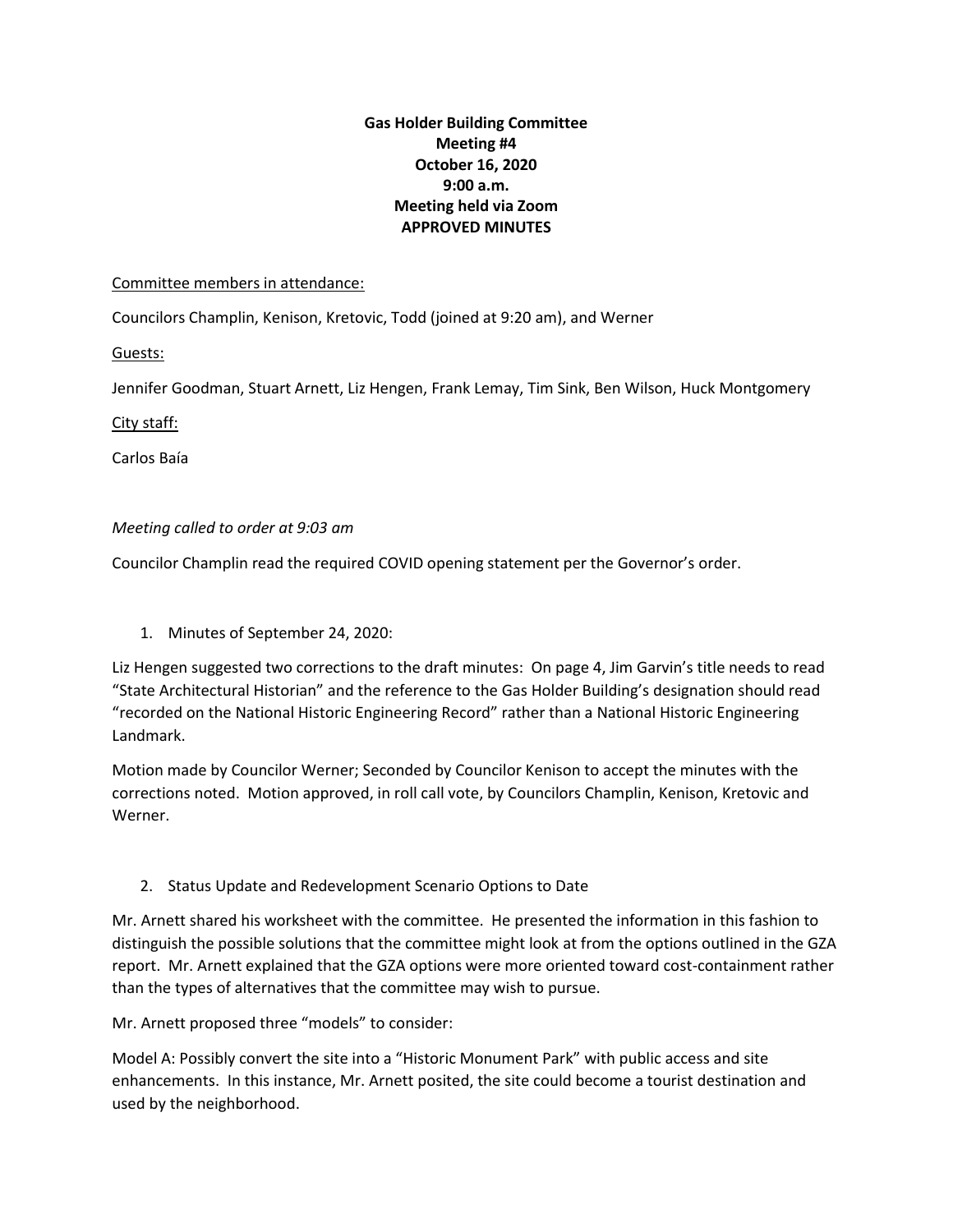Model B: Adaptive re-use of the buildings and site which could include an improved 2-acre park and a building adapted to commercial use. Would likely require a public-private partnership.

Model C: Adaptive re-use as the lynchpin of a transformative gateway and/or greenway.

Councilor Champlin noted that Model C makes sense in light of the City's existing plans for the Merrimack River Greenway Trail that would run near Exit 13. Councilor Kenison expressed appreciation of the Model C alternative.

Ms. Hengen noted that the Gas Holder site is much smaller than the national examples cited by Mr. Arnett. She asked if this is an advantage or a challenge. Mr. Arnett was not yet prepared to make a recommendation. At this point, he explained that the information provided is for reference purposes.

Mr. Sink asked what the difference was between Option 1 under the GZA report and Model A. Mr. Arnett noted that Model A would be a "monument park" which allows for other interactive uses at the site.

Ms. Goodman added that the notion of the site as a "destination/attraction" was a theme that she sees but that the committee may wish to explore alternate scenarios. Councilor Champlin noted that any viable use is on the table including possibly housing.

Mr. Wilson stated that he hopes the committee will consider teaming up with other local groups looking for historic sites. He cited the example of the Abbot-Downing Historical Society and noted that this site would work better than the former Concord stable location to store coaches.

Councilor Kretovic stressed that the committee shouldn't lose sight of the structural integrity challenges for the building. She noted that the committee needs to know if the building is safe and salvageable prior to any recommendations.

Ms. Goodman noted that the Preservation Alliance will retain the services of "Structures North," a structural engineering firm with experience with historic buildings, to complete an analysis of the structural integrity of the building and report as to what it would take to 1) temporarily stabilize the structure; 2) options for long-term stabilization and 3) conceptual thoughts on re-use. The site visit by the structural engineer is scheduled for October 22<sup>nd</sup>. Mr. Montgomery stated that if other members of the committee wanted to visit the building on that day, it could be arranged.

Ms. Goodman asked the committee to consider that certain funding or incentives could be available if the redevelopment met preservation standards like the Secretary of the Interior Standards.

Councilor Champlin asked for a spreadsheet outlining possible funding sources based on varied redevelopment scenarios. Mr. Arnett explained that this would be done as part of their final report.

Mr. Sink asked what the final report would look like. Would it present multiple solutions or one recommended alternative. Mr. Champlin answered that he envisions providing City Council with options but perhaps underscoring one alternative.

3. Fall Public Programs